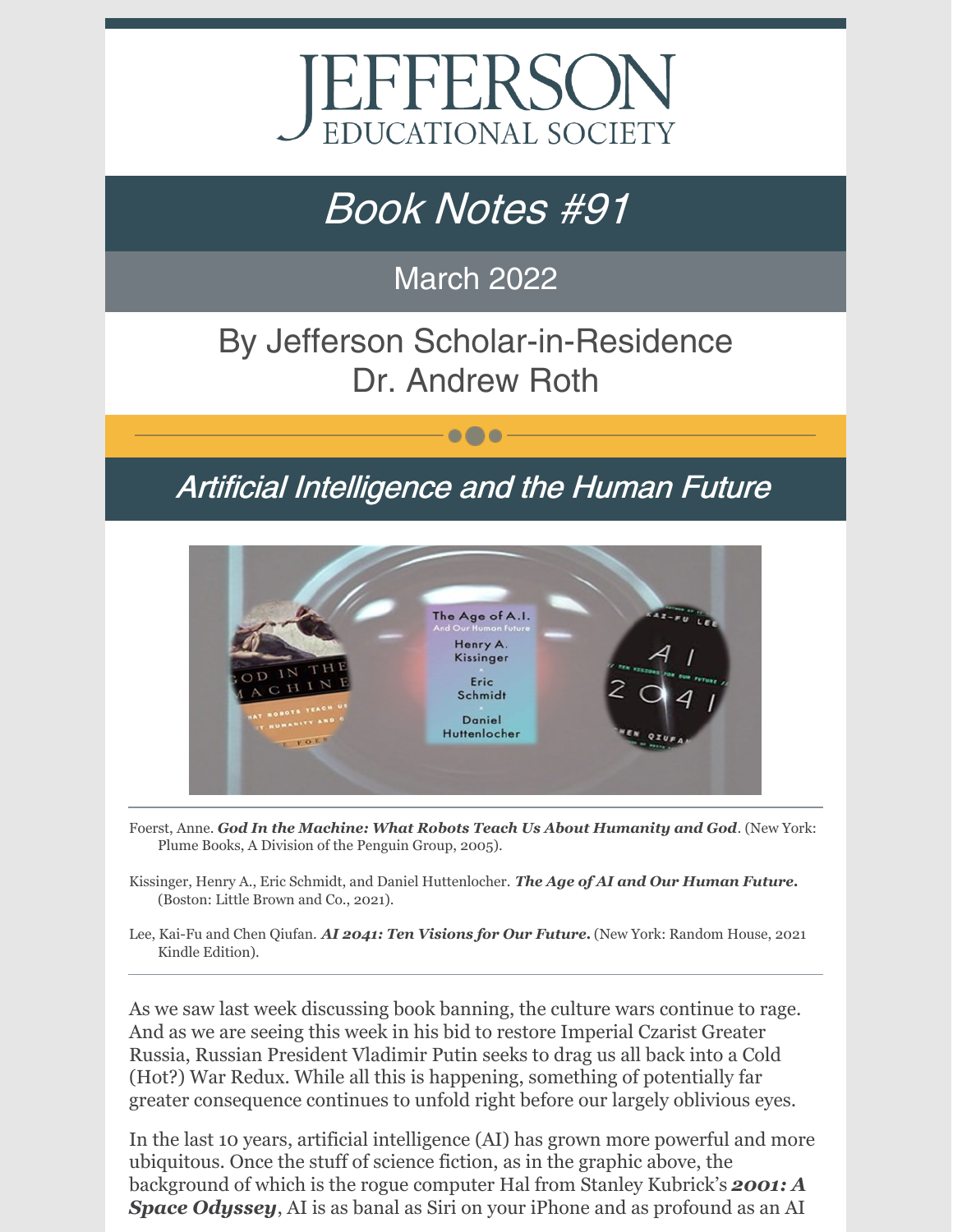at the Massachusetts Institute of Technology discovering an antibiotic beyond human reason's reach.

Are early 21st century humans, in their blithe indifference to nonhuman AI thought processes assuming more, hmm, not control, but influence over their daily lives, are we like the proverbial frog who, insensible to the gradually warming water, failed to jump out of the pot before being boiled to death?

Is it our fate to be replaced by machines of our own invention smarter than we?

Maybe, maybe not, but the question is not idle. Each of the three works collaged above atop Hal's unblinking eye shed light on the question.

In *God in the Machine*, Anne Foerst, formerly a research scientist at the Artificial Intelligence Laboratory at MIT, where she founded the *God and Computers Project*, is a faculty member in theology and computer science at St. Bonaventure University. From her dual perspective, Foerst answers the question, "Can a robot ever have a soul and become human?" by suggesting that first one must answer two questions: "What do you mean by soul and what do you mean by *human*? What is a *human-being*?"

Kai-Fu Lee, a former Google executive turned venture capitalist, who has been writing about AI for years, and Chen Qiufan, a science fiction writer, in their *AI 2041: Ten Visions for Our Future,* illustrate, as Russell Flannery says in **Forbes,** "how AI will bring sweeping changes to daily life in the next 20 years."  $\lceil 1 \rceil$ 

In their *The Age of AI and the Human Future*, Henry Kissinger, Eric Schmidt, and Daniel Huttenlocher take a global perspective on AI in both senses of the word global. Like Foerst, they are interested in the macro issues (epistemological, metaphysical, and ontological) that AI raises about what it means to be human and the human future. A bit more down to Earth, they examine AI's implications for how humans live their daily lives. Lastly, in a section I assume written largely by Kissinger, they parse the global impact of AI on the eternal question of war and peace between competing nations.

The emphasis on the last issue should come as no surprise, for the Henry Kissinger who co-authored *The Age of AI* is *that* Henry Kissinger. Kissinger, Richard Nixon's Secretary of State and a major figure in the second third of the 20th century, at 98 keeps on keeping on worrying about America's fate in a world where peace is only an interval in the perpetual strife between nations. Eric Schmidt is the former chief executive officer of Google who now leads Schmidt Futures, a philanthropic initiative identifying people who seek to make the world better; Schmidt also hosts *Reimagine with Eric Schmidt*, a podcast exploring how society can build a brighter future after the COVID-19 pandemic. Daniel Huttenlocher is the dean of the MIT Schwarzman College of Computing. [2]

When, based on my past interests, the AI inspired hype for the *Age of AI and the Human Future* began appearing in my news feeds last fall, it rekindled my interest in the topic (the pun intentional, for a Kindle's recommending function is one of the many instances of AI in our daily lives). When I first returned to Erie in 2014 after retiring as president of Notre Dame College, I did some work with colleagues in Intelligence (National Security) Studies about the application of techniques derived from the use of Big Data, Knowledge Management, and Competitive Intelligence to managing complex organizations such as colleges and universities. We even did a conference about it in Dungarvan, Ireland in the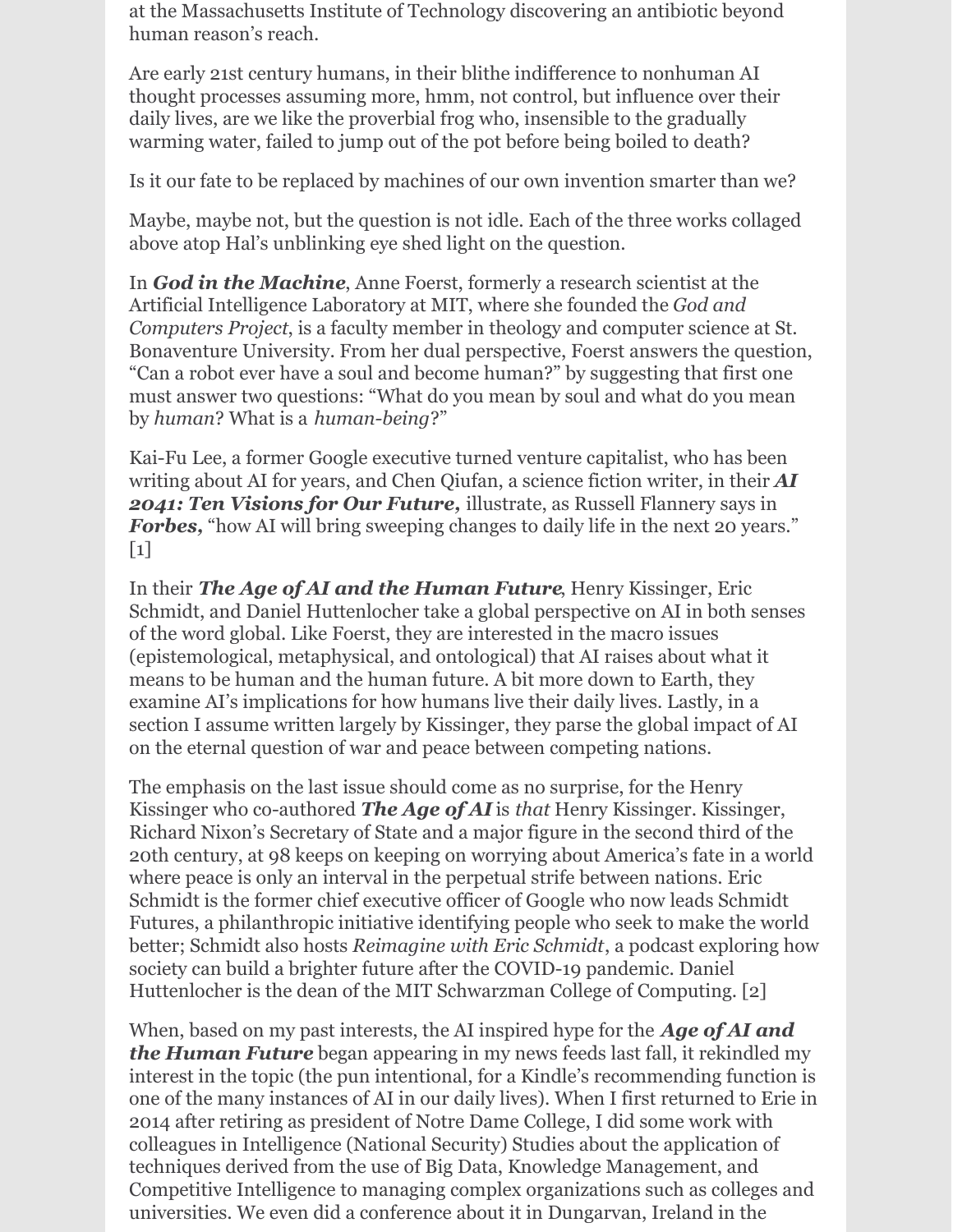summer of 2015.

That experience caused me to dive into the literature involving AI and its implications for the future. I read works such as the special edition of the journal *Foreign Affairs'* "The Fourth Industrial Revolution" and books like *The Second Machine Age; Rise of the Robots; The Second Intelligent Species; Whiplash: Surviving Our Faster Future;* Irma Becerra's **Knowledge Management: Challenges, Solutions, and Technologies;** Kevin Kelly's *The Inevitable: Understanding the 12 Technological Forces That Will Shape Our Future;* Ray Kurzweil's *The Singularity Is Near: When Humans Transcend Biology;* and numerous other books and journal articles.

Then, in 2016, I assumed the interim presidency at St. Bonaventure University and my interest shifted. When I returned to Erie in late 2017, I began the research that led to my *The American Tapestry Project*. My reason for noting this personal background is twofold. One, I know just enough about the topic of AI to be dangerous and to make some egregious errors and, two, like the frog in the slowly, now faster, warming water, I became inattentive to AI's rapidly increasing role in our daily lives and future-shaping impact.

So, inspired by *The Age of AI and the Human Future*, this *Book Note* is a short, a very, very short, primer on artificial intelligence, its impact upon our daily lives and the questions, both mundane and profound, it raises for humanity's future.

First coined by computer scientist John McCarthy in 1956, the term "artificial intelligence" (AI) "is smart software and hardware capable of performing tasks that typically require human intelligence." [3] Or, quoting McCarthy, the IBM website defines it as "the science and engineering of making intelligent machines, especially intelligent computer programs. It is related to the similar task of using computers to understand human intelligence, but AI *does not have to confine itself to methods that are biologically observable."* (Emphasis added) [4] Which is what gets the authors of *The Age of AI's* shorts in a knot – AI is capable of doing *(thinking)* things humans can't. Before you worry, however, that our future is to be dominated by runaway Hals, note that "still, despite continuing advances in computer processing speed and memory capacity, there are as yet no programs that can match human flexibility over wider domains or in tasks requiring much everyday knowledge." [5] The most important phrase in that sentence is *"as yet."*

All this begs the question, what is intelligence? And how does it differ from instinctive behavior?

Insects perform intricately complicated actions, but no one ascribes intelligence to them. Why? Because regardless of circumstances changing, they perform the same behavior all over again. How do humans behave? If circumstances change, they adapt. So, one aspect of intelligence "is the ability to adapt to new circumstances." [6] How do humans do that? They learn. How? Alan Turing famously set aside that question, saying that creating machines that could think like humans was not the challenge. In his "imitation game," he posited that "if a machine operated so proficiently that observers could not distinguish its behavior from a human's, the machine should be labeled intelligent … rather than requiring total indistinguishability from humans, the test applies to machines whose performance is human-like. In so doing, it focuses on performance, not process."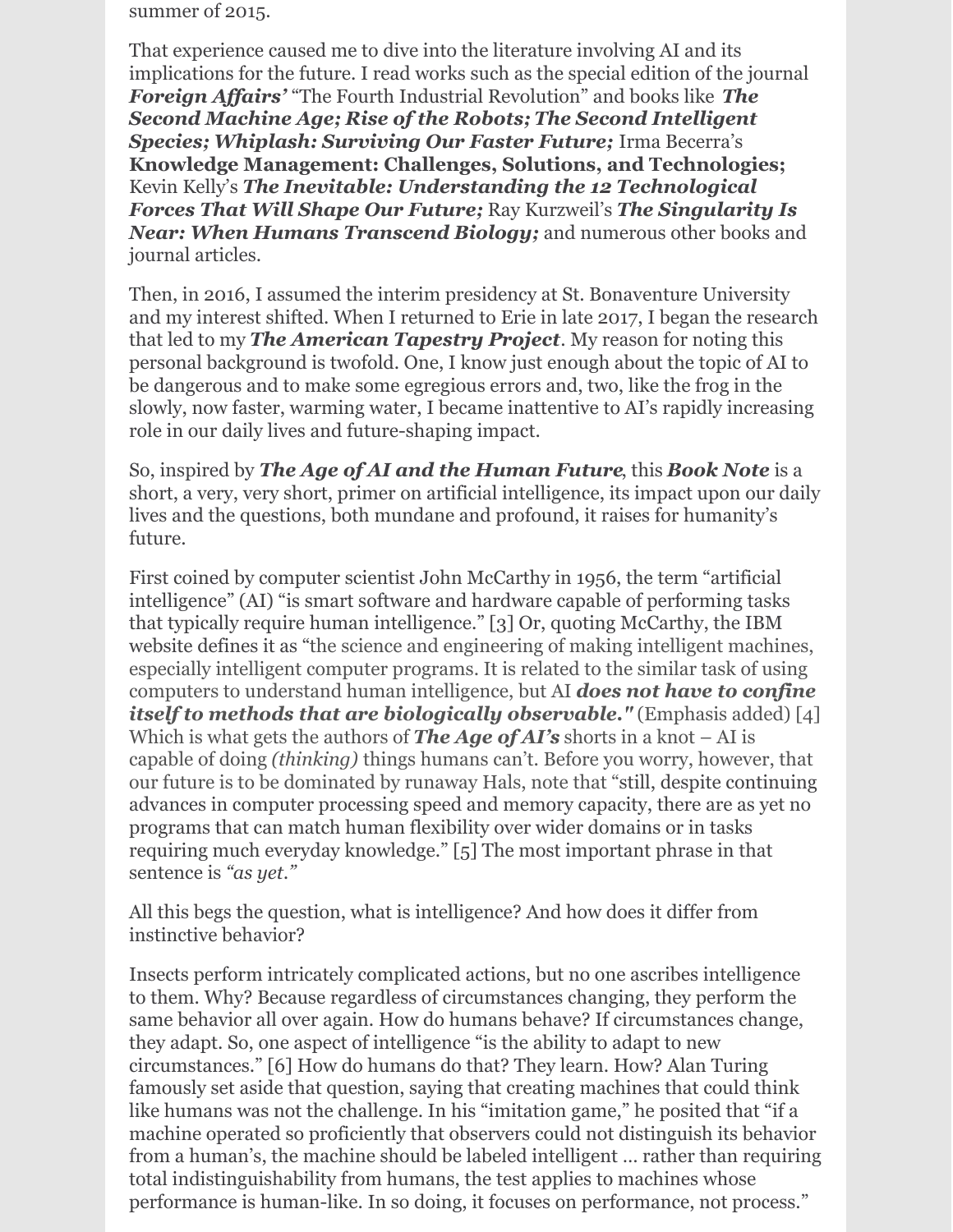### [7]

In short, machines that "think" do not have to "think" like humans, they just have to produce human-like results. Therefore, since human intelligence consists of multiple variables, AI research chiefly focuses on learning, reasoning, problem solving, perception, and using language. [8] AI lacks emotion, empathy, and selfawareness, "*as yet."*

Here is where I know just enough to make some serious errors, so forewarned is forearmed. Basic computer programs are just increasingly more complicated systems of "If, Then" statements creating a rubric or algorithm, which is a statement of a procedure for solving a problem or accomplishing a task. They can only do precisely what they are programmed (instructed) to do. In short, they are instructed that "If" this occurs, "Then" do that, whatever that might be. Many of us mastered (sort of) BASIC (Beginners All Purpose Symbolic Instruction Code) when we purchased our first Apple II and tried to use its spreadsheet program VisiCalc and then advanced to be tortured by Excel's "Nesting If/Then" statements.

When in 1996 IBM's supercomputer Deep Blue defeated world chess champion Garry Kasparov, it wasn't because it was more intelligent than Kasparov and could *learn* to adapt to changing circumstances. It won because it had a deeper reservoir of "If/Then" statements and faster processing power. Pre-programmed by a human with every possible move in a chess match, with each move assigned a probability for optimizing the desired outcome, Deep Blue didn't "think." It just reacted to Kasparov's "Ifs" by "Then" choosing the highest probability move from among the database of possible moves at its disposal.

It did not *learn* how to play chess; it did not teach itself to play chess. But that was the 1990s. In 2017, when an AI program developed by Google Deep Mind, AlphaZero, defeated Stockfish, at the time the world's most powerful chess program, as they say in *The Age of AI,* "a revolution occurred." [9] Unlike Deep Blue and all of its descendants, AlphaZero had no preprogrammed moves, strategies, or chess knowledge uploaded by humans. Its style of play was all its own. Its creators simply supplied "it with the rules of chess, instructing it to develop a strategy to maximize its proportion of wins to losses." [10] It taught itself to play chess and after a few hours of practice and playing against itself, it was the most powerful chess program in the world. It has caused human grandmasters to rethink chess strategy, because it plays chess with a strategy all of its own. Without a strategy, it analyzes moves by discerning "patterns of moves across vast sets of possibilities human minds cannot fully digest or employ." [11]

Similarly, when an AI program at MIT discovered a hitherto unknown antibiotic, it did not do it by inferentially developing a hypothesis to account for observed phenomena, testing that hypothesis against the data, observing the results, adjusting the hypothesis, and testing again, i.e. it did not use the scientific method. Given no instructions on how to proceed, the program was provided with a set of 2,000 molecules known to inhibit bacterial growth. It developed its own profile of those properties, including attributes humans had not noted. It was then instructed to survey 61,000 other molecules, FDA-approved drugs, and natural products for molecules that would be effective as antibiotics, that did not look like known antibiotics and that would be non-toxic. It discovered one molecule that fit that profile which had eluded human research. The researchers at MIT named it halicin, after *2001's* Hal. [12]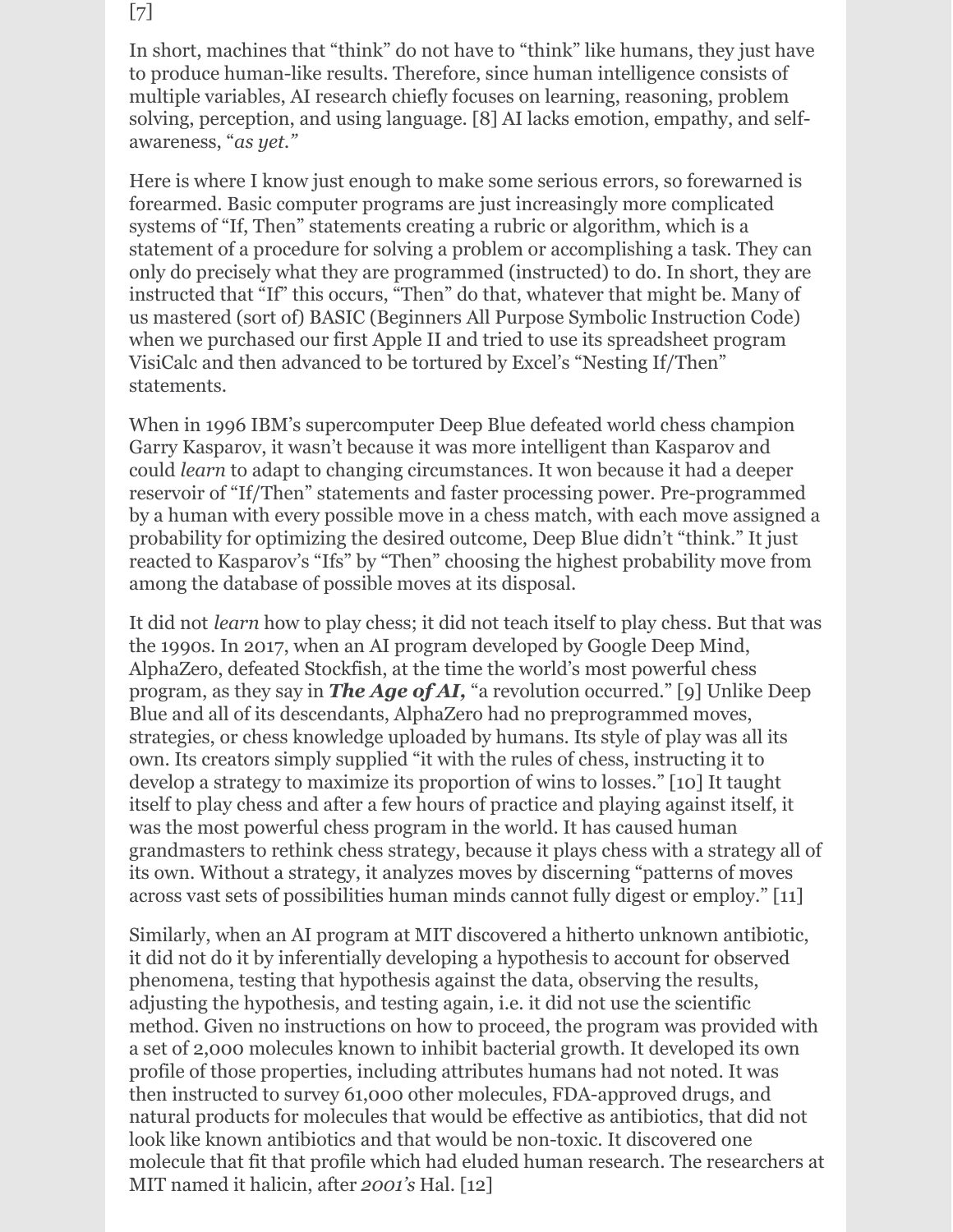So, simplistically but profoundly, AI is software that *learns*. How? Not by intuition, guessing, "feeling" nor inferential reasoning as humans do, but by pattern recognition across immense data sets beyond the ability of humans to process. As they say in *The Age of AI*:

*AI*'s are imprecise, dynamic, emergent, and capable of 'learning'. AI's 'learn' by consuming data, then drawing observations and conclusions based on the data. While previous systems required exact input and outputs, AIs with *llall imprecise function require neither.* ... AI is considered dynamic because it *l* evolves in response to changing circumstances and emergent because it can *ldentify solutions that are novel to humans. In machinery, these four dualities are revolutionary.* [13]

The philosophical implications of AI are immense, not only the epistemological (How do we know what we know?), but also the ontological and metaphysical. (What is the nature of being? If humans are creatures who think, what is AI if it can "think" in ways humans can't, if it can perceive aspects of reality humans can't?) Those questions fog the mind. What, on a more mundane level, are aspects of AI currently in our daily lives and what can we expect in the short-term future?

Regarding now, AI surrounds us. For example, when you open your phone with facial recognition software, when you check your Twitter newsfeed, log onto Facebook or TikTok, send an email or text, do a Google search, ask Alexa to play music or Siri for directions, deploy a "smart" thermostat to control your home's "climate," use a GPS program to find your way through a strange town or use driver-assist technology to park your car, bank online or book a flight, follow an Amazon recommendation "that you might like …" and tune into Netflix for a video summary of what's popular, you're using, you're being guided by AI.

All of these have both benign and nefarious implications. According to Apple, facial recognition software makes it a million-to-one that someone else could open your phone, but it also makes it possible for someone to create an avatar of you placing you in a fabricated situation to your reputation's detriment. Search software optimizes your results on the basis of your past practice, but it can also create a profile of "fake news" slanted to your interests. Smart cities, for example, integrate information and communications technology with physical devices connected to the "internet of things" to improve city operations to better serve citizens. The "internet of things" is AI talking to AI, or your phone telling your thermostat to turn on the air conditioner because you'll be arriving at home in 15 minutes. In "smart cities" it also creates a web of surveillance monitoring all behavior within its environs, the most obvious being, as any TV viewer of crime shows knows, security cameras. I mentioned earlier using AI tools to improve the management of a college or university. One idea that was batted about was creating a record of student usage of campus facilities by mapping swipe card entry to different buildings, library usage, snack shop, and campus store purchases, etc. The original benign idea was, in MBA-speak, "to optimize facility usage and to enhance the student experience." Apparently, some institutions have begun to do just that resulting in complaints from faculty and students and the inevitable lawsuits for infringing on student privacy.

In the future, Kai-Fu Lee and Chen Qiufan say "AI is an omni-use technology that will penetrate virtually all industries. Its effects are being felt in four waves, beginning with internet applications, followed by applications in business (e.g., financial services), perception (think: smart cities), and autonomous applications, like vehicles." [14] Their *AI 2041: Ten Visions for Our Future* is an excellent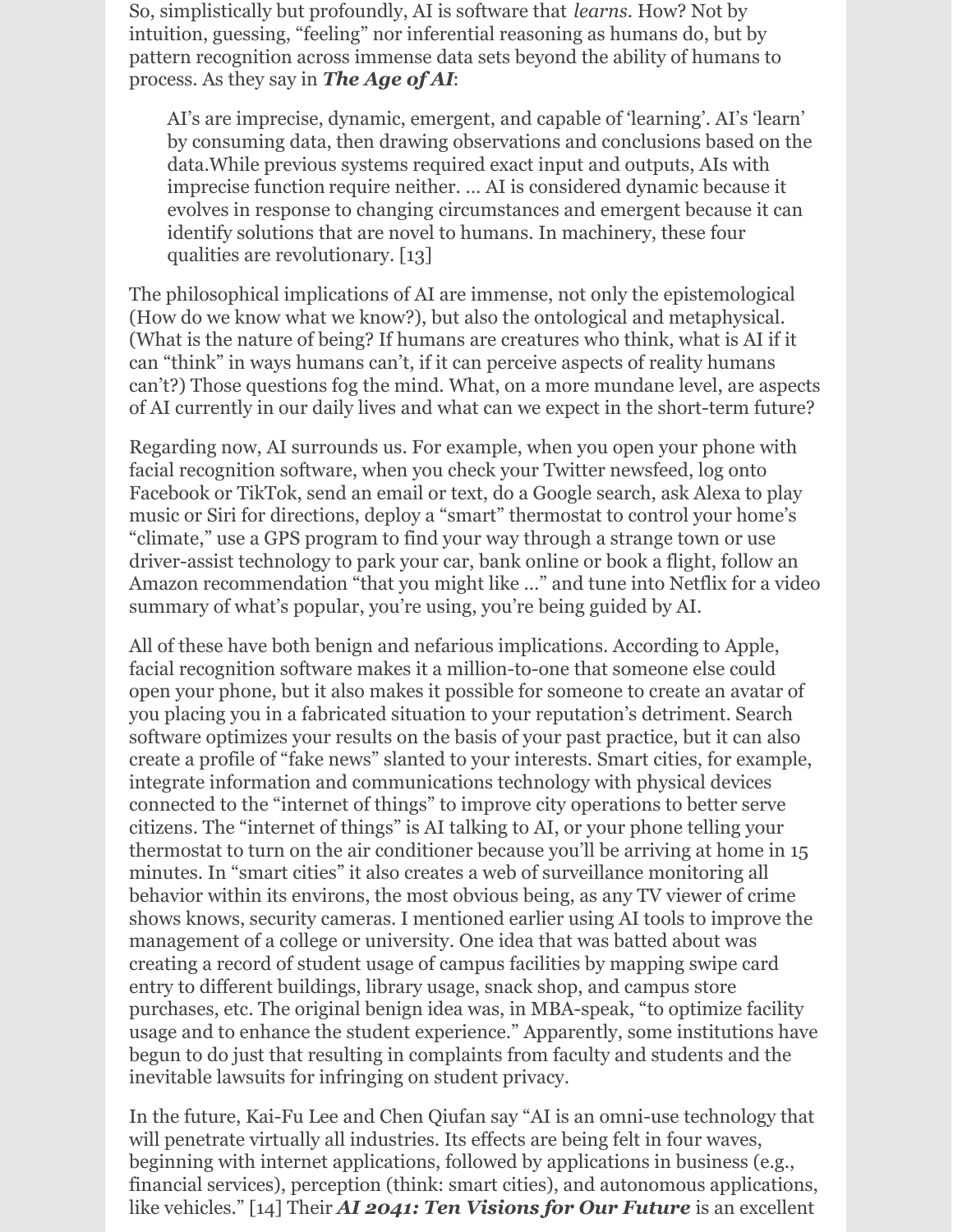overview of the near term (keep in mind 2041 is only 19 years away). They examine both the virtuous and the nefarious implications of that future in 10 vignettes each followed by analysis of the AI in action. The vignettes and accompanying analysis range from search engines that "program" us to a predetermined outcome in "The Golden Elephant" to facial recognition software in "Gods Behind the Masks" that tracks our movements in order to both protect us and to control us. Lee and Qiufan are not alarmists; they show both the positive and the not so positive implications of AI. In addition, Lee does an excellent job of explaining exactly how each of these AI do what they do.

*The Age of AI and Our Human Future*, on the other hand, while it suffers from the usual deficits of books written by a committee, looks at the big, big picture. With Kissinger's background in international relations, it equates AI to the development of nuclear weapons as a threat to humanity's future. Its many pages on the topic were both unnerving and at the same time boring. They're concerned that an amoral, autonomous weapons system beyond human control with a decision function focused on maximizing victory above any cost might, in fact, be the doomsday weapon.

The book also includes one of the best short summaries of the history of Western rationalism I have ever read (although readers not interested in the history of philosophy might wonder why so many pages are devoted to the subject). Well, it covers the topic in order to set the context for a discussion of how AI "thinks" and how that is different, perhaps even superior, to how humans think. It's hard to know who wrote this section, probably Kissinger, but I disagree with its reductionist description of human ways of knowing being entirely rationalist. Humans "think" in multiple ways, but since the Enlightenment in the West, it's hard to argue in the Age of Science that rationalism wasn't dominant. Regardless, the authors raise very important questions about what becomes of human identity and self-understanding if AI's deep neural networks discover meaning in vast patterns of recognition beyond human reason's ability to fathom? What happens to human identity when AI discovers aspects of reality unavailable to human perception and understanding? What happens when humans are the creature (mind?) that comes lagging after trying to understand AI's discoveries?

As I said at the outset, this short note wants only to help all of us avoid the frog's fate of being boiled alive because we weren't paying attention. Attend, we must, to what AI is, how it does what it does, what it means for our daily lives and our collective future, and, as Foerst posited, what it means to be human. In addition to the works cited in this brief note, although a bit "text- booky," the common consensus is that the best introduction to AI is Philip C. Jackson's *Introduction to Artificial Intelligence.* It's now in its third edition, which, while not definitive, is usually a sign of quality.

Keep your eye on the AI water's temperature – it's rising!

-- Andrew Roth, Ph.D. Scholar-in-Residence The Jefferson Educational Society [roth@jeserie.org](mailto:roth@jeserie.org)

This content is copyrighted by the Jefferson 2022.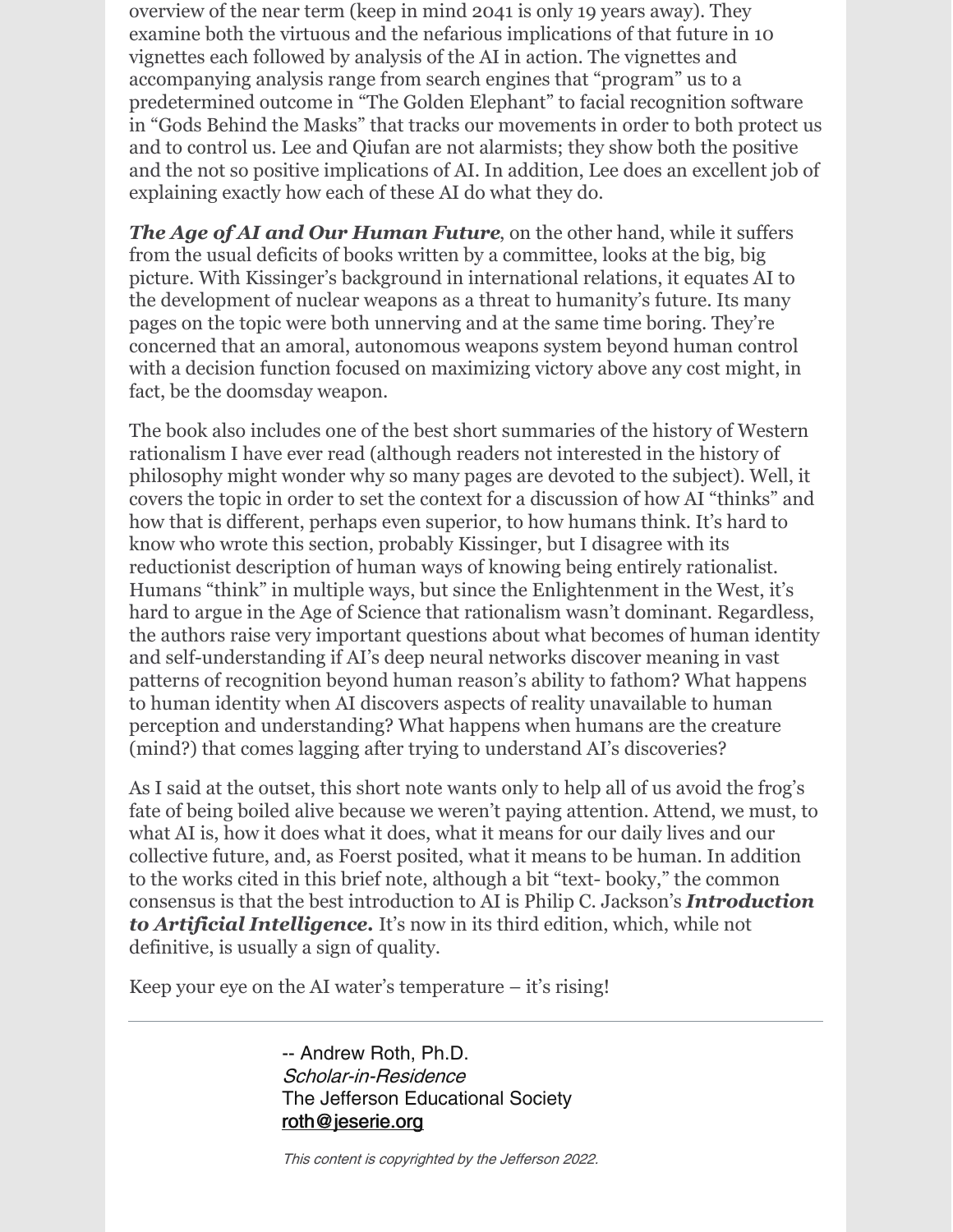

#### **Photo Credits**

*"Hal"* in Stanley Kubrick's *2001: A Space Odyssey* This [Photo](http://websulblog.blogspot.com/2013/01/2001-odissea-nello-spazio-recensione.html) by [Unknown](https://creativecommons.org/licenses/by-nc-sa/3.0/) Author is licensed under CC BY-SA-NC

#### **End Notes**

- 1. Bradbury use 451 degrees as the temperature at which paper auto-ignites and burns, but it varies depending upon the type of paper and environmental conditions. For the pedantically inclined, a detailed discussion of this phenomenon by Brian Palmer can be found at *"Does Paper Really Burn at 451 Degrees Fahrenheit,"* in **Slate** (June 8, 2012) available [here](https://slate.com/technology/2012/06/ray-bradbury-death-does-paper-really-burn-at-451-degrees-fahrenheit.html#:~:text=Although paper ignites at around,between 600 and 800 degrees), accessed February 19, 2022.
- 2. Zurcher, Anthony. *"Why are certain books being banned in U.S.?"* **The Guardian** (February 8, 2022) available [here](https://www.bbc.com/news/world-us-canada-60261660), accessed February 19, 2022.
- 3. *"Index Librorum Phohibitorum,"* from **Beacon for Freedom of Expression** available [here](http://www.beaconforfreedom.org/liste.html?tid=415&art_id=556), accessed February 19, 2022.
- 4. For a complete discussion of the issue see *"Girard Board Votes to Continue Use of Terkel's Working",* **Education Week** (March 21, 1982) available [here](https://www.edweek.org/education/girard-board-votes-to-continue-use-of-terkels-working/1982/03); William Robbins, *"Terkel Defends Book After a Protest,"* **The New York Times** (February 2, 1982) available [here](https://archive.nytimes.com/www.nytimes.com/books/99/09/26/specials/terkel-protest.html); *"Raising the Banner of Censorship,"* **The Washington Post** (February 13, 1982) available [here](https://www.washingtonpost.com/archive/politics/1982/02/13/raising-the-banner-of-censorship/341b6e5f-5338-44ee-b7e0-3146255e536d/); and Kevin Cuneo, *"Valentine's Day is the perfect time for chocolates from Erie candy shops,"* **GoErie** (February 14, 2022) available [here](https://www.goerie.com/story/opinion/2022/02/14/kevin-cuneo-cleveland-guardians-remembering-sarah-miller-darrell-knopfel/6723035001/), all accessed February 19, 2022.
- 5. See Brian Lopez, *"Texas House committee to investigate school districts' books on race and sexuality,"* **The Texas Tribune** (October 26, 2021) available [here](https://www.texastribune.org/2021/10/26/texas-school-books-race-sexuality/); and Danika Ellis, *"All 859 Books Texas Lawmaker Matt Krause Wants to Ban: An Analysis,"* **Book Riot** (November 5, 2021) available [here](https://bookriot.com/texas-book-ban-list/), both accessed February 19, 2022.
- 6. Ward, Stephanie Francis. *"Exam question wasn't only of ensive behavior of UIC law professor, according to internal investigation,"* **ABA Journal** (December 7, 2021) available [here](https://www.abajournal.com/web/article/exam-question-wasnt-only-offensive-behavior-of-uic-law-professor-according-to-internal-investigation#:~:text=Over the past year%2C various,a civil procedure final exam), accessed February 19, 2022.
- 7. Will, George. *"Even by today's standard of campus cowardice and conformity, this repulsive episode is noteworthy,"* **Washington Post** (February 11, 2022) available [here](https://www.washingtonpost.com/opinions/2022/02/11/university-illinois-chicago-cowardice/), accessed February 19, 2022.
- 8. Higgins-Daily, Jacqui, *"ALA's Top Ten Most Challenged Books of 2020,"* **Intellectual Freedom Blog of The Office of Intellectual Freedom of the American Library Association** (April 5, 2021) available [here](https://www.oif.ala.org/oif/alas-top-ten-most-challenged-books-of-2020/#:~:text=In 2020%2C more than 273,of color grew in number), accessed February 19, 2022.
- 9. Ibid.
- 10. Zurcher, cited above.
- 11. Skolnik, Jon. *"What's behind the right-wing book-ban frenzy? Big money and a long-term plan,"* **Salon** (February 8, 2022) available [here](https://www.salon.com/2022/02/08/whats-behind-the-right-wing-book-ban-frenzy-big-money-and-a-long-term-plan/), accessed February 20, 2022.
- 12. Cf. Yuval Harari, *"The Storytellers"* in **Homo Deus** (New York: Harper Perennial Books, 2017), pp.155-178 and *"The Arrow of History"*in **Sapiens: A Brief History of Humankind** (New York: Harper Collins, 2015), pp. 163-172.
- 13. King, Jr. Martin Luther. *"I've Been to the Mountaintop"* at **American Rhetoric: Top 100 Speeches** available [here](https://www.americanrhetoric.com/speeches/mlkivebeentothemountaintop.htm), accessed February 20, 2022.
- 14. Cf. Ibram X. Kendi, **How to Be an Antiracist**(New York: One World/Random House, 2019) quoted by Matt Bai, *"I reject both parties' ideas of Americanism. And I'm not the only one,"* in **The Washington Post** (February 15, 2022) available [here](https://www.washingtonpost.com/opinions/2022/02/15/both-parties-extreme-ideas-repel-center-matt-bai/), accessed February 20, 2022.

 $\bullet\bullet\bullet$ 

15. Bai, cited above in **End Note** #14.

**Subscribe to our [publications](https://lp.constantcontactpages.com/su/OYSOPRt/PublicationsSubscription?source_id=1a2e9eab-b24b-4055-b210-adc451b3f66a&source_type=em&c=) mailing list!**

**[Subscribe](https://lp.constantcontactpages.com/su/TXbaxH2/BookNotesSubscription?source_id=1a2e9eab-b24b-4055-b210-adc451b3f66a&source_type=em&c=) to our Book Notes mailing list!**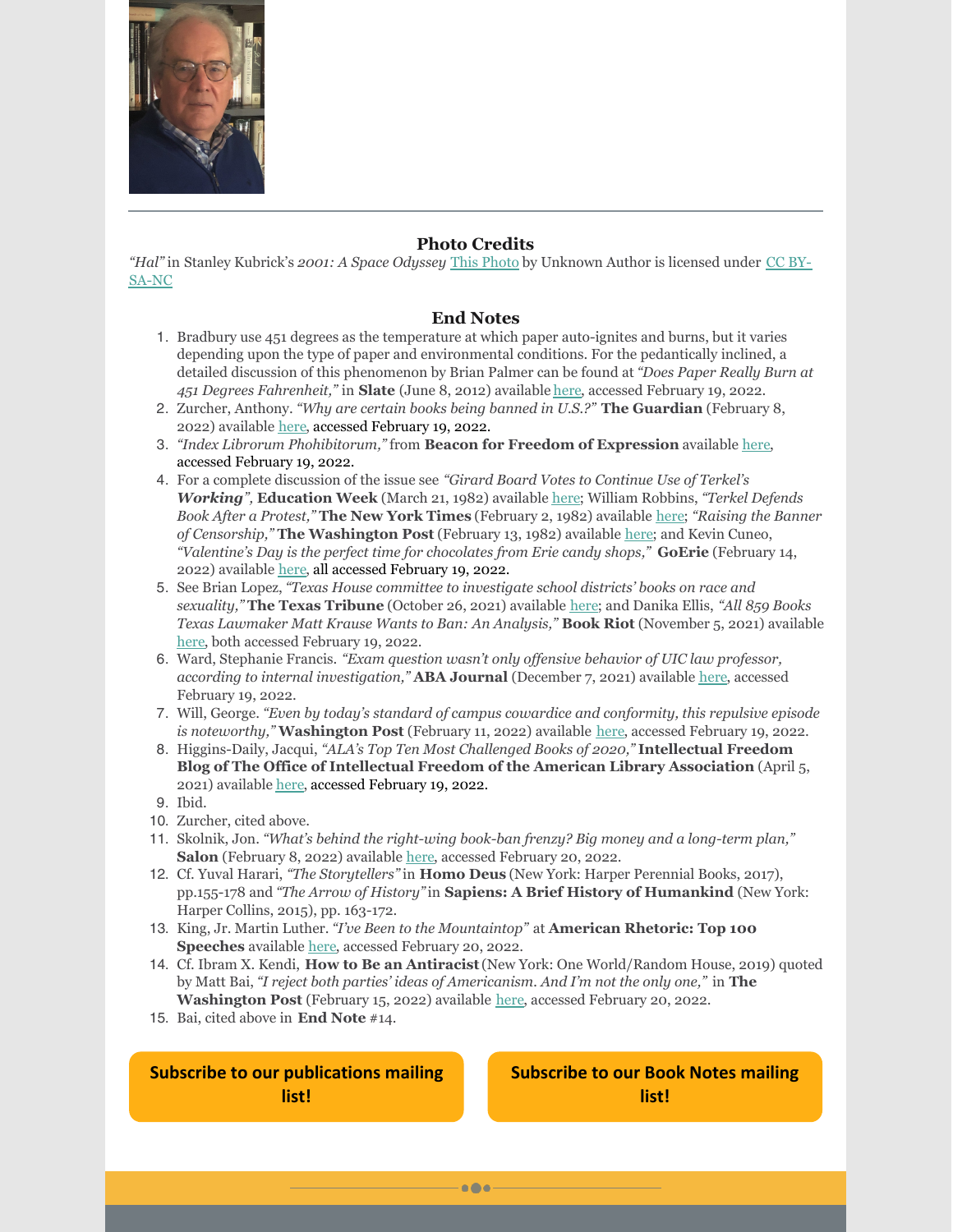# Upcoming JES Programs with Dr. Roth

### The American Tapestry: Exploring [America's](https://www.jeserie.org/events/details/the-american-tapestry-exploring-americas-narrative) Narrative

Tuesday, March 22 12-1:30 p.m. Corry Higher Education Council Corry, PA Featuring Andrew Roth, Ph.D.

The American Tapestry Project continues its investigation of "Freedom's Faultlines: stories of race and gender;" "The American Dream: success stories, how-to stories, Horatio Alger and a nation of hustlers;" "The Immigrant's Tale: America's continuing experiment in building a diverse society;" and concludes with the "Fusion Story: America's fusing of Freedom's Story," the story of selfgovernment and the ongoing struggle between exclusion and inclusion. The rich tapestry of American stories describes the contentious but ever-expanding understanding of America's founding documents – "We the People…"



### Important to Note:

- Location: Corry Higher Education Council-- 221 N. Center St. Corry, PA 16407.
- Dates/Time: March 22 @ 12 p.m.
- Admission: \$5/person for a brown bag lunch. Prior registration must be made to receive a lunch.
- Admission is free for Erie County students. Use coupon code "eriecountystudents" during registration, and make sure to bring proof of your enrollment in school with you to the event for check-in.
- All program participants will be required to wear masks so long as Erie County is in the "substantial" or "high" transmission rate of community spread on the day of an event. Participants must also provide proof of full Covid-19 vaccination, including a booster shot, or a negative Covid-19 test within the last 72 hours. Please see our FULL Covid-19 policy [here](https://linkprotect.cudasvc.com/url?a=https%3a%2f%2fwww.jeserie.org%2fabout%2fcovid-policy&c=E,1,yIiinzkmHlv4GeC5STwPDu4lwnSOUgP-s16iJxy0kcfAKTFd9PGr4ZnrJYa8MeIw8ccAeGtBk-SckRZ2dU9AUppcx4adXMYWc-bYFmqC0eR8utfkX98,&typo=1).

### In Case You Missed It

Book Notes #90: Banning Books: Burning Ideas Creates A Stench written by Jefferson [Scholar-in-Residence](https://conta.cc/3LYJ7Cb) Dr. Andrew Roth